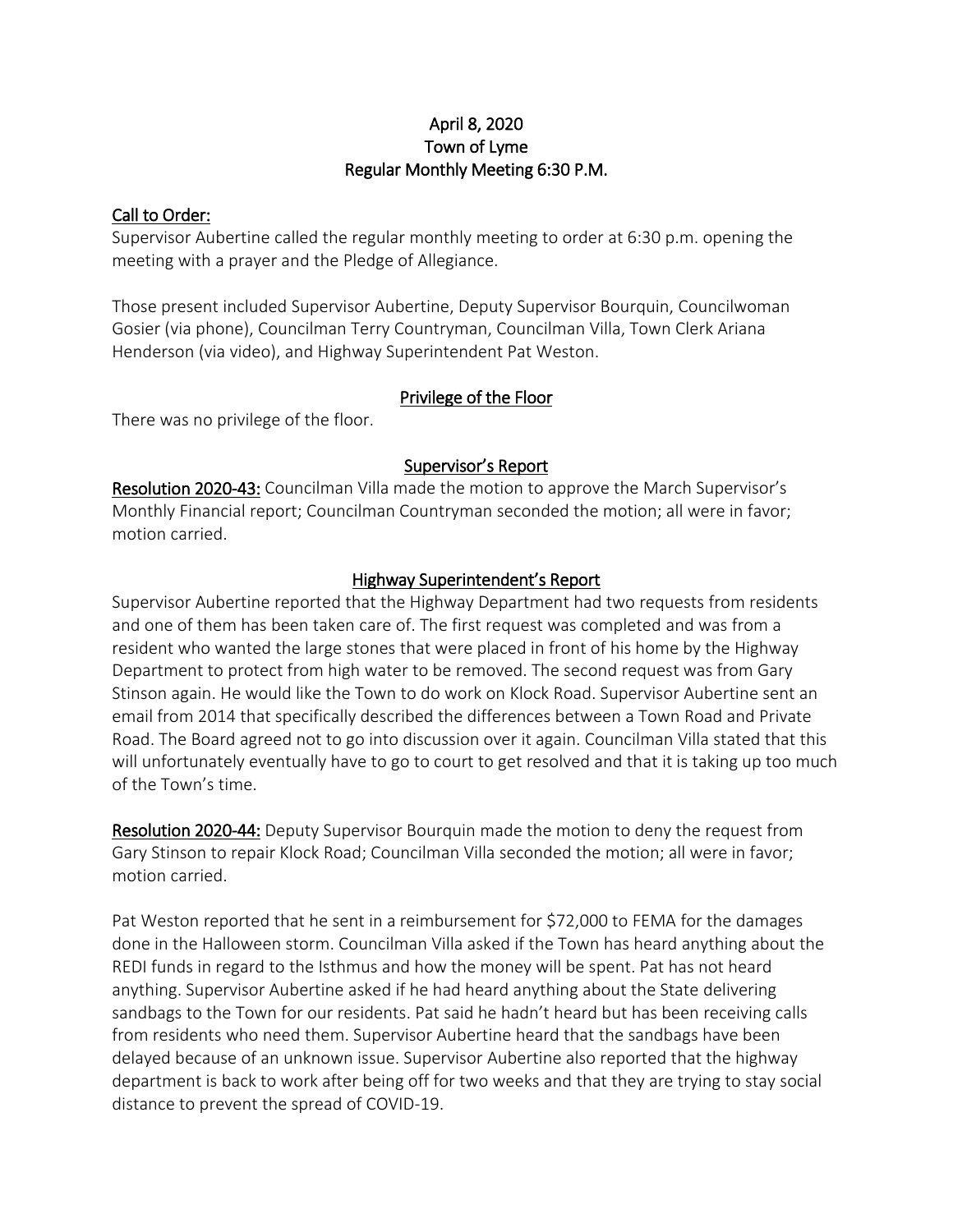#### Clerk's Report- March 2020

Monthly Receipts were as follow: Total Local Shares Remitted: \$487.25; Total State County & Local Revenues: \$522.75, Total Non – Local Revenues: \$35.50.

#### Audit of the Bills (Abstracts #7 & #8)

Resolution 2020-45: Councilman Countryman made the motion to approve Abstract #7 in the amount of \$590.47; seconded by Councilman Villa; all were in favor and the motion was carried.

Resolution 2020-46: Deputy Supervisor Bourquin made the motion to approve Abstract #8 in the amount of \$35,854.69; seconded by Councilman Villa; all were in favor and the motion was carried.

# Approval of the March 11, 2020 Minutes

Resolution 2020-47: Councilman Villa made a motion to approve the March 11, 2020 Minutes with corrections to state Councilman Countryman was at the meeting, and to add Supervisor Aubertine and Councilman Villa's names to clarify who was speaking about the grant writer pay; seconded by Councilman Countryman; all were in favor and the motion was carried.

Councilman Villa asked about the two payments that were going to be made to the Grant Writer Specialist and how they would be divided. Supervisor Aubertine responded that the Grant Writer Specialist had already received her March payment for the first three months of the year and will receive the remainder of the payment in September. He will discuss this information with Cathy Satterley to make sure it is documented properly. Councilman Villa asked if the March payment was calculated by taking the budgeted amount dividing it by 12 (months) and then multiplying it by 3 (months) to get the amount to be paid. Supervisor Aubertine said that Councilman Villa was correct, and the remainder of the budgeted amount would be paid in September. Councilman Villa specified that this would be a prepayment and we have been advised not to do this. Supervisor Aubertine stated that the Association of Town's Lawyer advised we could set our own pay schedule. Councilman Villa would like to go on record and state that he doesn't believe it is appropriate to prepay the Grant Writer Specialist.

# Committee Reports

# Assessor's Report:

There was no Assessors Report.

#### Municipal Water Board Report:

There was no Water Board Report.

#### Planning Board:

There was no Planning Board Report.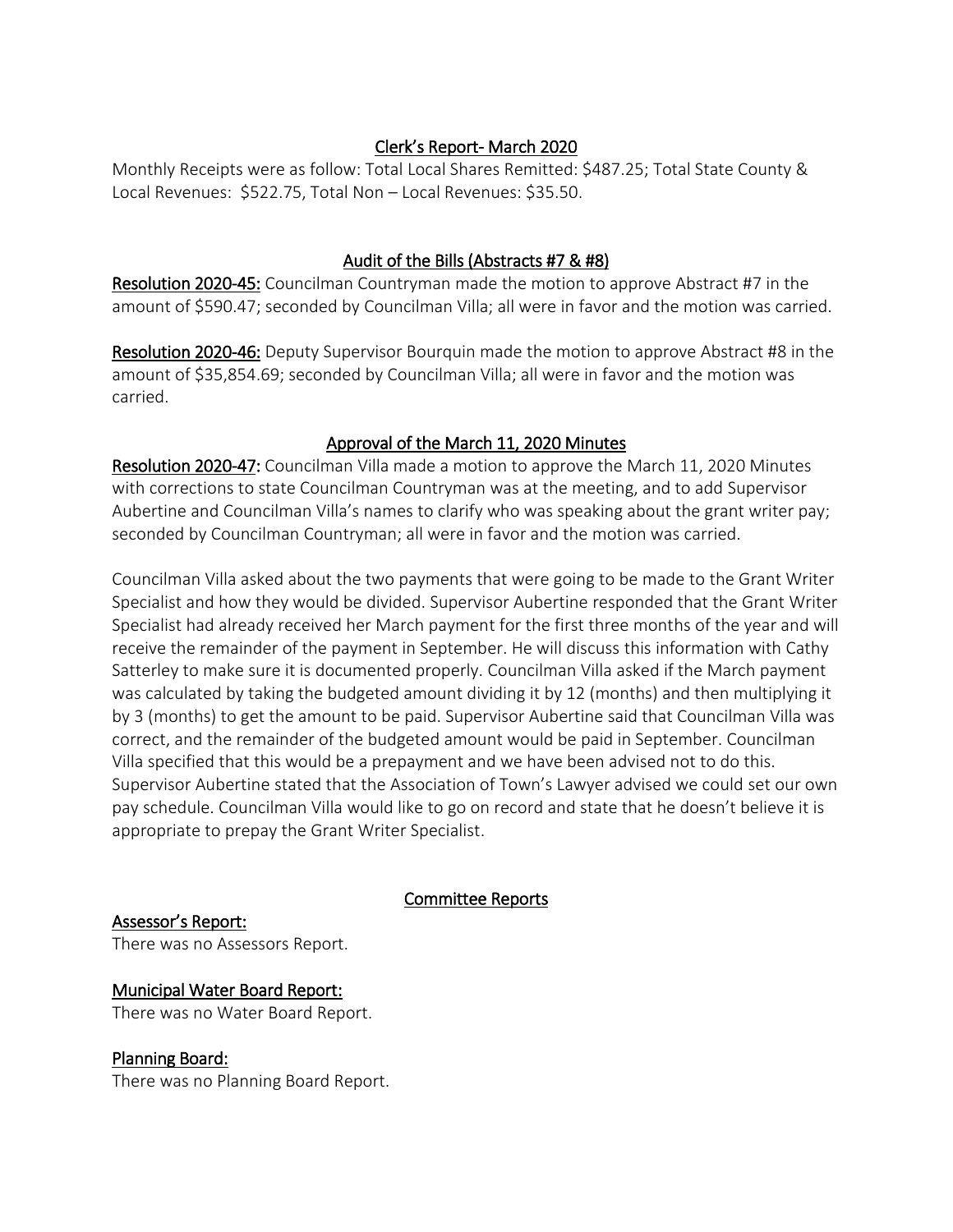#### Youth Commission:

There was no Youth Commission Report.

## ZEO/CEO Report:

There was no report from the ZEO/CEO.

#### Zoning Board of Appeals (ZBA):

Supervisor Aubertine stated that there were two applicants who are interesting in the vacant ZBA position, Kevin Sheitz and Maria Millington. The Board decided that Maria Millington couldn't serve as a member of the ZBA because it is a conflict of interest since her husband is the Zoning Enforcement Officer.

Resolution 2020-48: Councilman Countryman made the motion to appoint Kevin Sheitz to the Zoning Board of Appeals; Deputy Supervisor Bourquin seconded the motion; all were in favor; motion carried.

## Board of Assessment Review (BAR):

Resolution 2020-49: Deputy Supervisor Bourquin made the motion to appoint Susan Locy to fill the vacant position on the BAR; Councilwoman Gosier seconded the motion; all were in favor; motion carried.

## TMB Cemetery:

Supervisor Aubertine stated we had received two bids for the mowing of the Three Mile Bay Cemetery.

- *Yard by Yard \$425.00 per mowing*
- *KLA Property Management \$292.00 per mowing*

KLA Property Management sent a detailed bid with several specifications which is attached at the end of the minutes, along with Yard by Yard's bid. There was a discussion on which company would be best to mow the Thee Mile Bay Cemetery.

Resolution 2020-50: Councilwoman Gosier made the motion to hire KLA Property Management to mow the Three Mile Bay Cemetery for the year 2020 pending the Town receives a certificate of liability; Councilman Villa seconded the motion; all were in favor; motion carried. Supervisor Aubertine asked for Councilwoman Gosier to meet with KLA Property Management and show them exactly what needs to be done at the Cemetery.

#### New Business

#### Spending Freeze:

Supervisor Aubertine stated that with the Coronavirus sales tax is going to go down and we won't be getting much mortgage tax. Councilman Villa suggested a spending freeze. Councilwoman Gosier asked what we could do to stop spending. Supervisor Aubertine mentioned that the Town of Alexandria Bay has laid off two of its highway employees. Councilwoman Gosier stated she didn't believe that was necessary because even if the revenue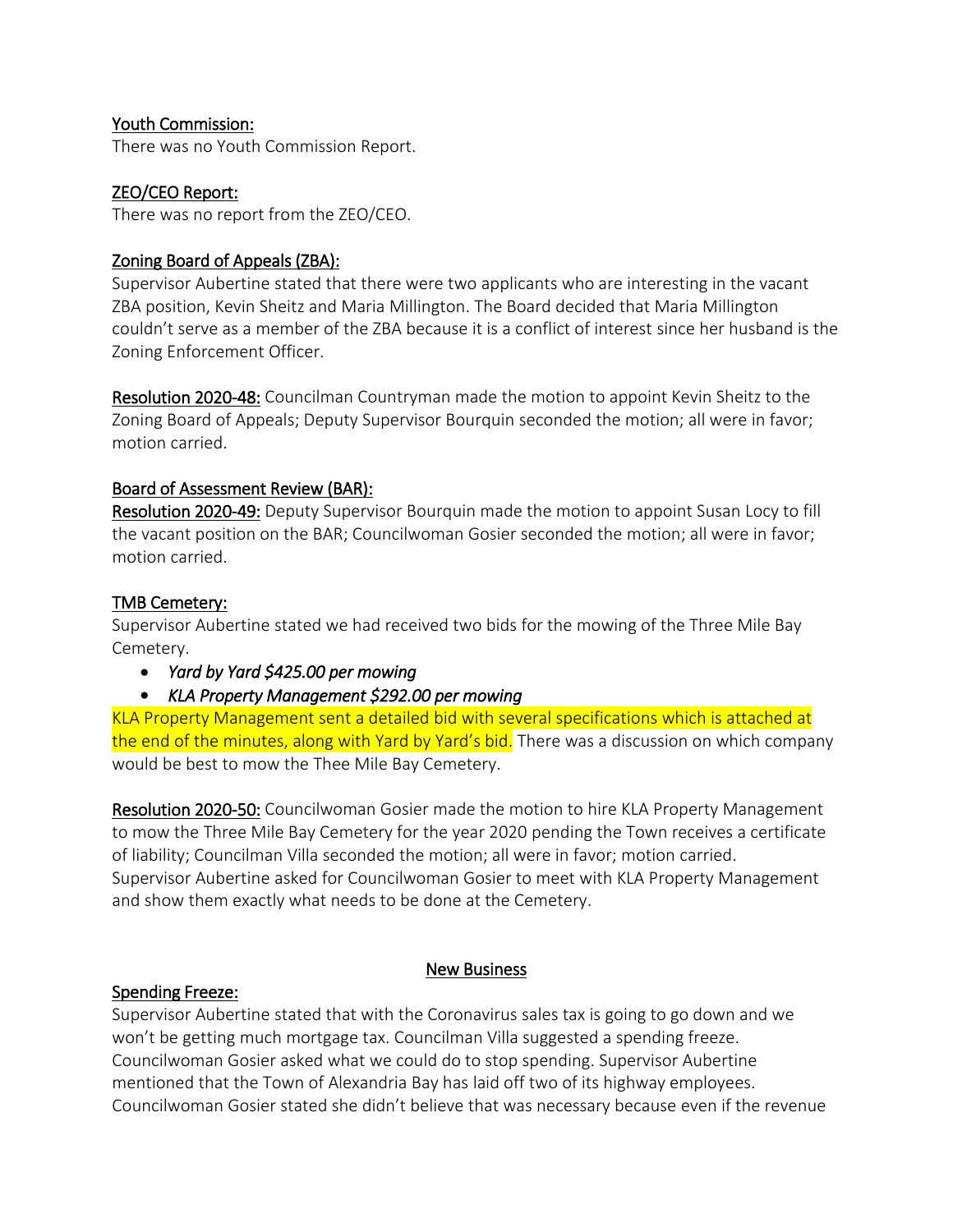of the Town is cut back we have money to fall back on. Councilman Villa believes we shouldn't be spending the fund balances and savings money unless it's absolutely necessary. He said we should freeze spending because we don't know what the outlook of this pandemic will be. Highway Superintendent already stated that he has stopped spending money unless necessary. Councilman Countryman stated he would love to see a projection of the future financials and revaluate in May. He also stated that the Dexter Market, Dollar General, and IGA's sales are through the roof. He spoke with the managers at these stores. He wasn't sure how this would affect our revenue. Councilman Villa stated we should only buy supplies we need in small quantity. Supervisor Aubertine stated Shirley Williams a member of the heritage committee is ready to submit a purchase agreement for the new heritage center. Councilman Villa stated that his wouldn't fall under the spending freeze. Councilwoman Gosier agrees that the Town should only spend money when it is necessary and this could make a difference. Supervisor Aubertine stated that he would send out a memorandum stating we are on a spending freeze and to only buy what you need. Councilman Villa also read that the Town could possibly receive a reimbursement for payroll during the COVID-19 crisis through the CARE program. He is not sure if the Town would fall under this program. Pat Weston also stated that we need to keep tract of all the money spend on COVID-19 supplies so the costs can be submitted to FEMA to get reimbursed.

#### Old Business:

#### By-Laws:

The draft by laws that were sent by Supervisor Aubertine were made for all three boards. Deputy Supervisor Bourquin stated the alternates for all the Boards should be annual appointments. The alternate members are expected to be at every meeting and act as a regular board member and are being paid. It would be easier to reappoint someone doing their job rather than have to dismiss someone who is not. The term for the regular members will stay 5 years because they are all 5 member boards.

Resolution 2020-51: Deputy Supervisor Bourquin made the motion to accept the bylaws with the revision to make the alternate positions on the boards an annual appointment; seconded by Councilman Villa; all were in favor and the motion carried.

#### Street Banners:

Supervisor Aubertine stated the Town will hold off on purchasing any new street banners. Pat asked if we were replacing the banners we currently have and Supervisor Aubertine responded no that they were considering buying new Veterans banners for the Town.

#### Permits:

Councilman Villa asked about emergency permits and what the Town was doing to make sure the residents can get necessary permits. Supervisor Aubertine stated that ZEO Jim Millington is taking care of the permits and taking all phone calls. He is still coming into the office to do the necessary permits.